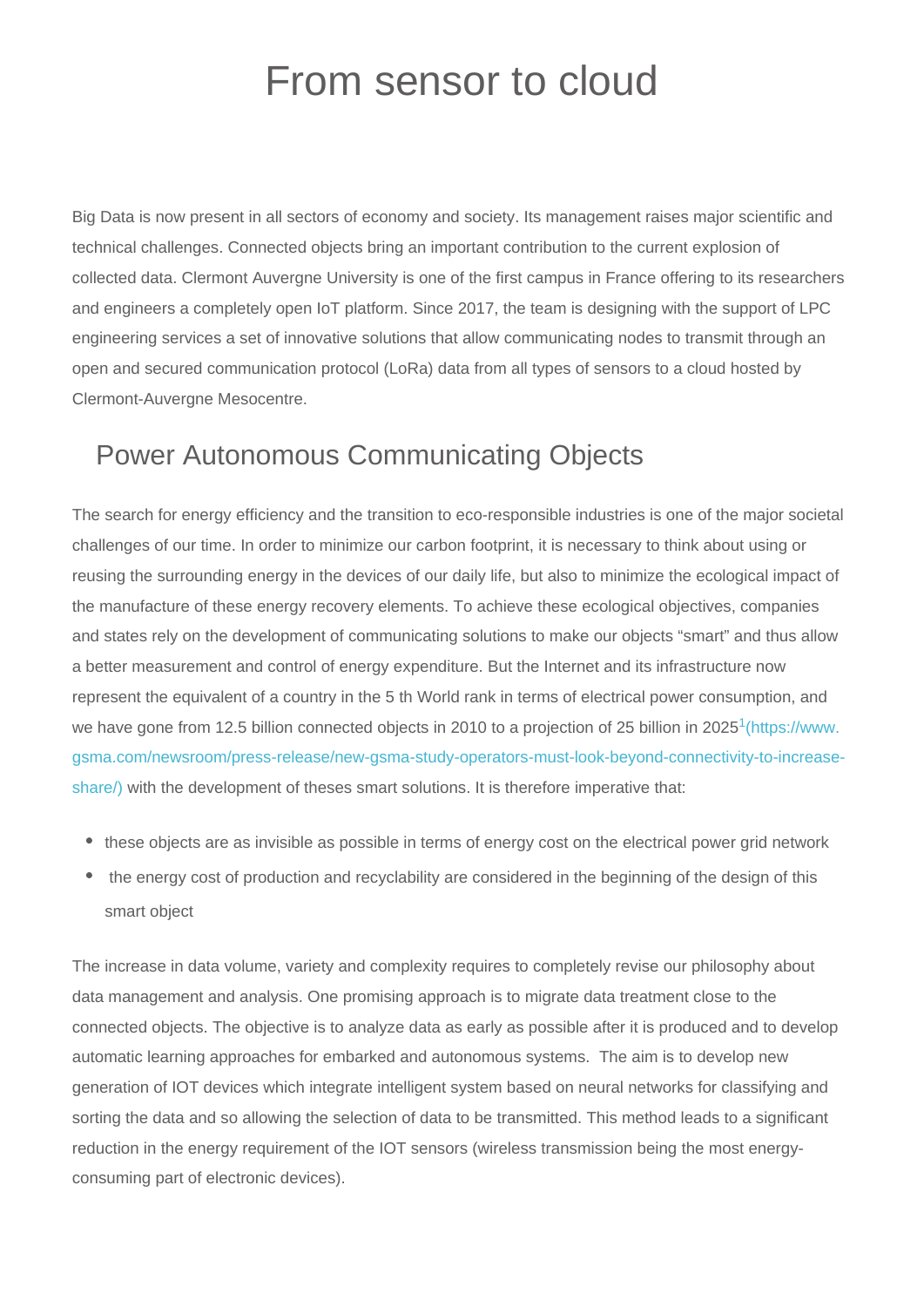## Environmental Cloud



The Environmental Cloud (CEBA) is a data lake designed as an answer to the needs of the academic research community to collect, store, and display environmental data coming from connected objects. The data packets are sent by the different LoraWAN networks through the internet and ingested as Json files into the data lake using the Elastic Stack (Beats, Logstash and Elasticsearch products from Elastic, Mountain View, CA, USA). As shown on the Figure above, Beats is a set of tools comprising the data shippers that transfer the data from collection points (the LoRa server, in our case) into the data lake. Logstash as a data processing pipeline performs data transformation and shipping (logging of data received from Beats, labeling and sending to storage). Elasticsearch is the primary search engine of the data lake. It is coupled to the vizualisation tool Grafana (Grafana Labs, New York, NY, USA) for real-time data visualization on dashboards, automatic monitoring, and alarm triggering. Data can be also exported outside of the data lake using a Message Queuing Telemetry Transport protocol (MQTT) to share them with data users.

The data packets are stored for later usage either as flat files or in a relational PostgreSQL database, where their consistency is checked. A website allows data lake users to enrich their datasets with metadata, while publication tools are made available, including a GeoNetwork data catalog.

The CEBA data lake is currently used for the monitoring of radon emission by the Etna volcano in Sicily (for more information see [https://www.mdpi.com/1424-8220/20/10/2755/htm\(https://www.mdpi.com/1424-8220](https://www.mdpi.com/1424-8220/20/10/2755/htm) [/20/10/2755/htm\)](https://www.mdpi.com/1424-8220/20/10/2755/htm) ).

A PhD, started on February 2020 and funded by Financement : CPER / Projet CONNECSENS-2, supervised by LIMOS and LPC laboratories, is working on data query and integration applied on CEBA. It aims at building a query tool with the same functionalities as those proposed by standard spatial data warehouses.